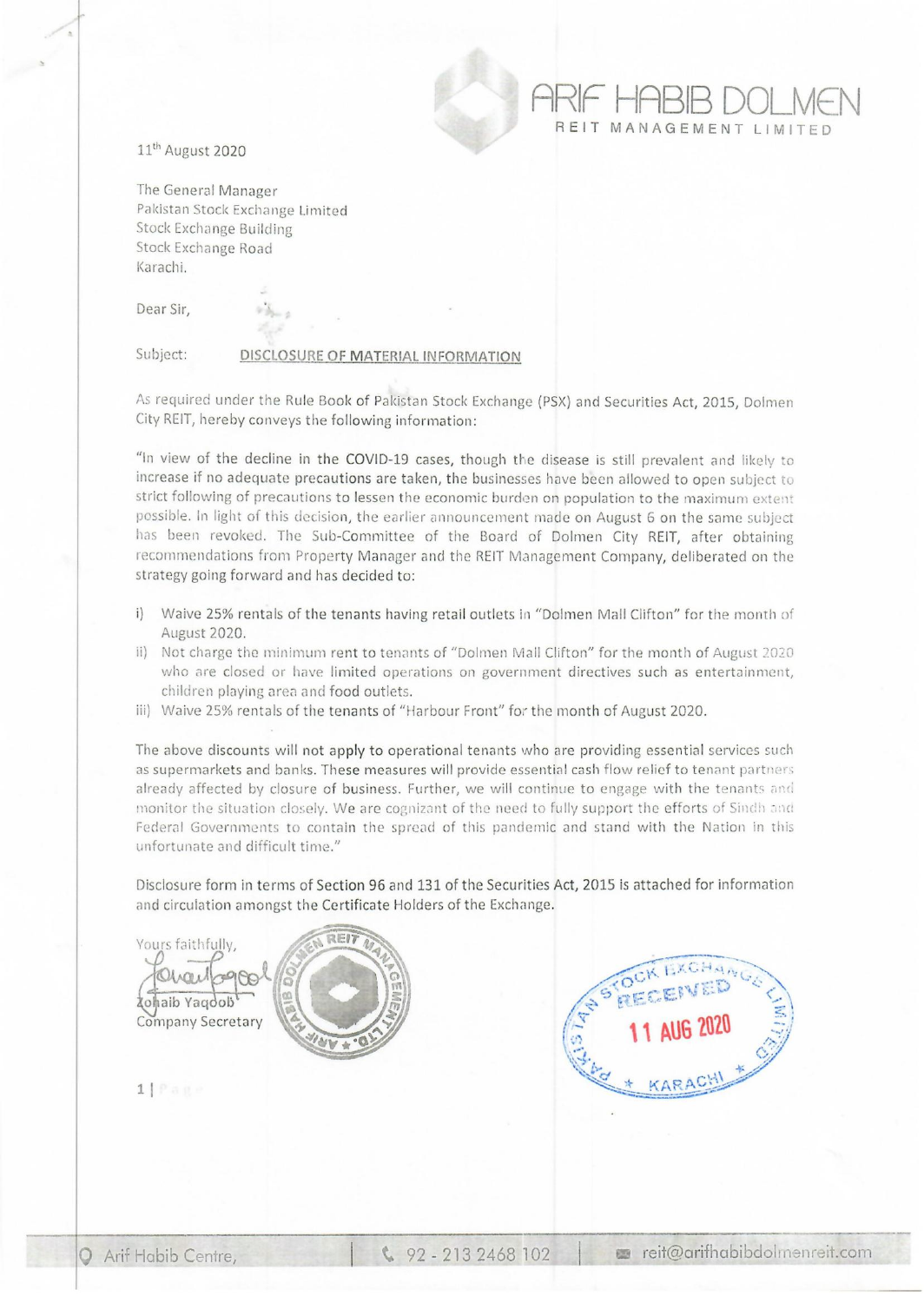

| CC; The Registrar of Companies,      | CC; The Director (MSW/BO),   | CC; The Director,            |
|--------------------------------------|------------------------------|------------------------------|
| Securities and Exchange Commission   | Securities Market Division,  | Enforcement Department,      |
| of Pakistan,                         | Securities and Exchange      | Securities and Exchange      |
| Company Registration Office,         | Commission of Pakistan,      | Commission of Pakistan,      |
| 4th Floor, State Life Building No. 2 | NIC Building, Jinnah Avenue, | NIC Building, Jinnah Avenue, |
| Off I. I. Chundrigar Road, Karachi.  | Islamabad.                   | Islamabad.                   |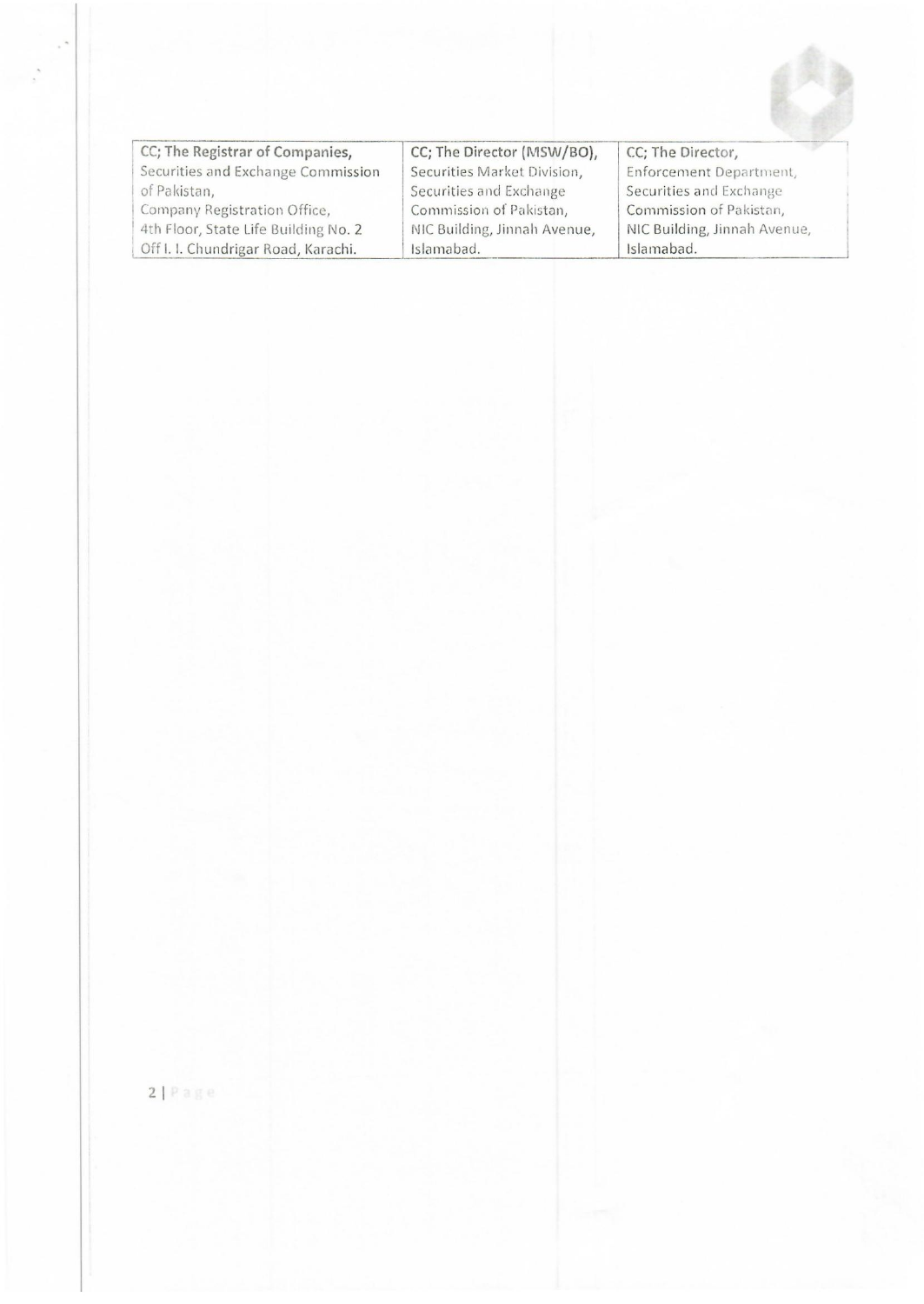

## **DISCLOSURE FORM** IN TERMS OF SECTION 96 AND 131 OF THE SECURITIES ACT, 2015

| Name and Address of the<br>Company | Dolmen City REIT                                                                                                                                                                                                                       |
|------------------------------------|----------------------------------------------------------------------------------------------------------------------------------------------------------------------------------------------------------------------------------------|
| Date of Report                     | 11 <sup>th</sup> August 2020                                                                                                                                                                                                           |
| Contact Information                | Zohaib Yaqoob<br><b>Company Secretary</b><br>Dolmen City REIT<br>Address: Arif Habib Centre, 1st Floor, 23, Molvi Tamizuddin Khan<br>Road, Karachi 75400<br>Telephone: 021-111-245-111 Ext: 250<br>Email: reit@arifhabibdolmenreit.com |

Public Disclosure of inside Information, which directly concerns the listed securities:

As required under the Rule Book of Pakistan Stock Exchange (PSX) and Securities Act, 2015, Dolmen City REIT, hereby conveys the following information:

"In view of the decline in the COVID-19 cases, though the disease is still prevalent and likely to increase if no adequate precautions are taken, the businesses have been allowed to open subject to strict following of precautions to lessen the economic burden on population to the maximum extent possible. In light of this decision, the earlier announcement made on August 6 on the same subject has been revoked. The Sub-Committee of the Board of Dolmen City REIT, after obtaining recommendations from Property Manager and the REIT Management Company, deliberated on the strategy going forward and has decided to:

- iv) Waive 25% rentals of the tenants having retail outlets in "Dolmen Mall Clifton" for the month of August 2020.
- v) Not charge the minimum rent to tenants of "Dolmen Mall Clifton" for the month of August 2020 who are closed or have limited operations on government directives such as entertainment, children playing area and food outlets.
- vi) Waive 25% rentals of the tenants of "Harbour Front" for the month of August 2020.

The above discounts will not apply to operational tenants who are providing essential services such as supermarkets and banks. These measures will provide essential cash flow relief to tenant partners already affected by closure of business. Further, we will continue to engage with the tenants and monitor the situation closely. We are cognizant of the need to fully support the efforts of Sindh and Federal Governments to contain the spread of this pandemic and stand with the Nation in this unfortunate and difficult time."

Yours faithfully Zohaib Yadoob Company Secretary

 $319$  age